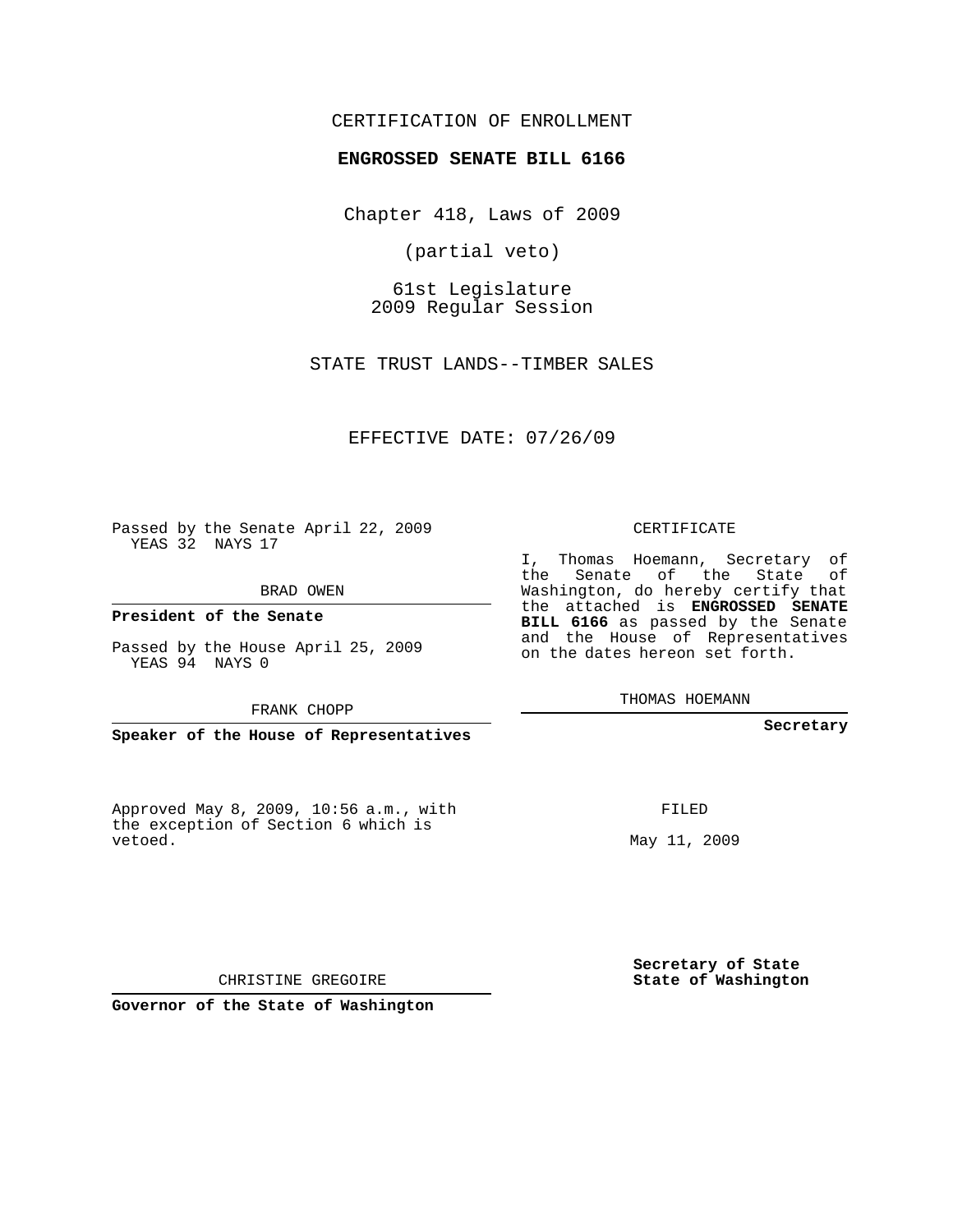## **ENGROSSED SENATE BILL 6166** \_\_\_\_\_\_\_\_\_\_\_\_\_\_\_\_\_\_\_\_\_\_\_\_\_\_\_\_\_\_\_\_\_\_\_\_\_\_\_\_\_\_\_\_\_

\_\_\_\_\_\_\_\_\_\_\_\_\_\_\_\_\_\_\_\_\_\_\_\_\_\_\_\_\_\_\_\_\_\_\_\_\_\_\_\_\_\_\_\_\_

Passed Legislature - 2009 Regular Session

**State of Washington 61st Legislature 2009 Regular Session**

**By** Senators Hargrove, Ranker, Rockefeller, Jacobsen, and Morton

1 AN ACT Relating to the sale of timber from state trust lands; amending RCW 79.15.510, 79.15.520, and 79.15.060; adding a new section to chapter 79.15 RCW; creating new sections; and providing an expiration date.

BE IT ENACTED BY THE LEGISLATURE OF THE STATE OF WASHINGTON:

 NEW SECTION. **Sec. 1.** The legislature finds that it is in the best interest of the trust beneficiaries to capture additional revenues while providing for additional environmental protection and improving forest health on state trust lands. Further, the legislature finds that contract harvesting is one method to achieve these desired outcomes while also providing the department of natural resources with the ability to offer opportunities to merchandise high value wood. The legislature intends that the department of natural resources should have the ability to expand their contract sales in areas where other sales do not generate as much revenue or provide resource management benefits. The legislature further intends that the department of natural resources distribute the increased contract harvest authority across all trusts and markets.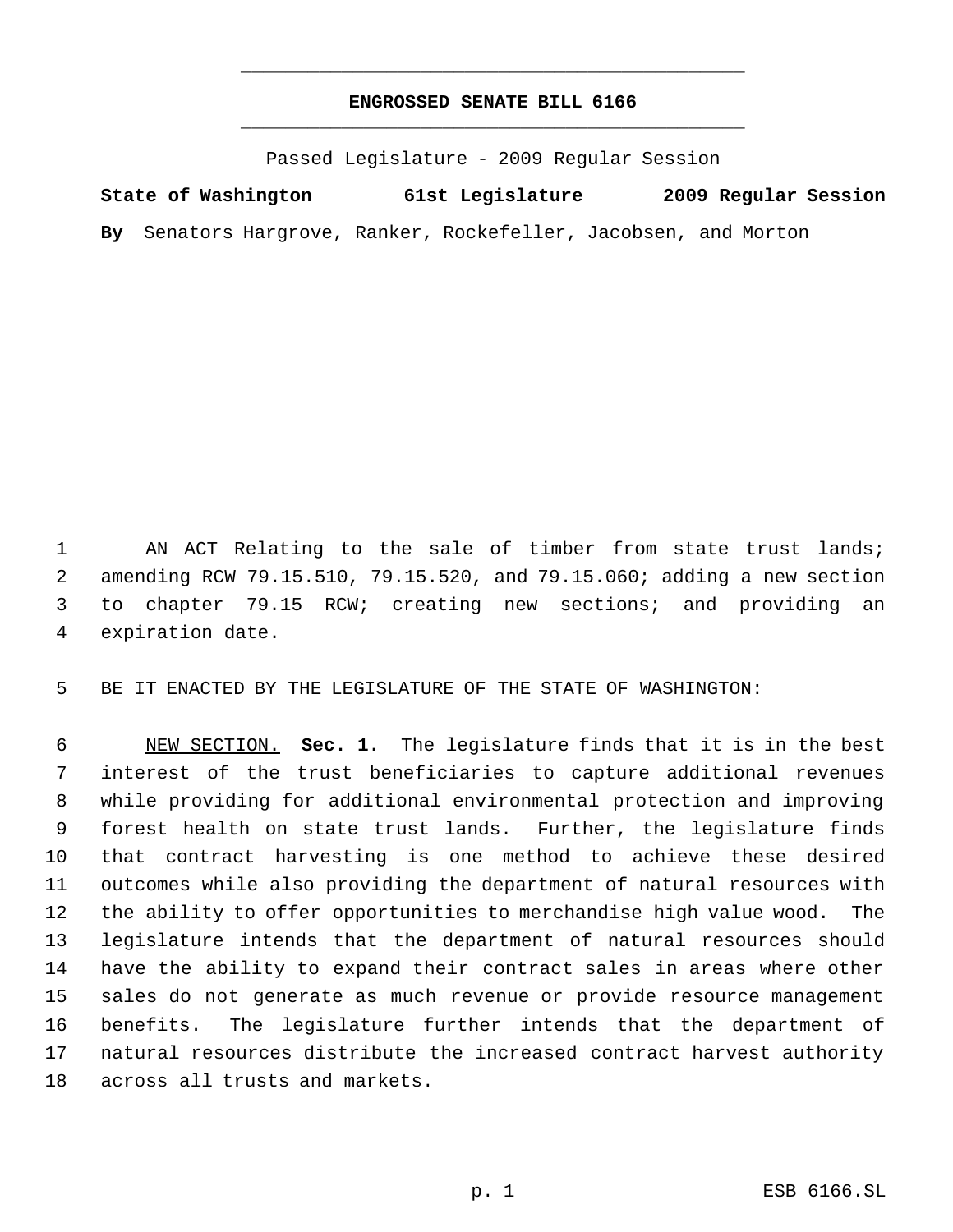**Sec. 2.** RCW 79.15.510 and 2004 c 218 s 6 are each amended to read as follows:

 (1) The department may establish a contract harvesting program for directly contracting for the removal of timber and other valuable materials from state lands and for conducting silvicultural treatments consistent with RCW 79.15.540.

 (2) The contract requirements must be compatible with the office of financial management's guide to public service contracts.

 (3) The department may not use contract harvesting for more than 10 ((ten)) twenty percent of the total annual volume of timber offered for sale. However, volume removed primarily to address an identified forest health issue under RCW 79.15.540 may not be included in calculating the ten percent annual limit of contract harvesting sales.

 **Sec. 3.** RCW 79.15.520 and 2004 c 218 s 7 are each amended to read as follows:

 (1) The contract harvesting revolving account is created in the custody of the state treasurer. All receipts from the gross proceeds of the sale of logs from a contract harvesting sale must be deposited into the account. Expenditures from the account may be used only for the payment of harvesting costs incurred on contract harvesting sales and for payment of costs incurred from silvicultural treatments necessary to improve forest health conducted under RCW 79.15.540. Only the commissioner or the commissioner's designee may authorize expenditures from the account. The board of natural resources has oversight of the account, and the commissioner must periodically report to the board of natural resources as to the status of the account, its disbursement, and receipts. The account is subject to allotment procedures under chapter 43.88 RCW, but an appropriation is not required for expenditures.

 (2) When the logs from a contract harvesting sale are sold, the gross proceeds must be deposited into the contract harvesting revolving account. Moneys equal to the harvesting costs must be retained in the account and be deducted from the gross proceeds to determine the net proceeds. The net proceeds from the sale of the logs must be distributed in accordance with RCW 43.30.325(1)(b). The final receipt of gross proceeds on a contract harvesting sale must be retained in the contract harvesting revolving account until all required costs for that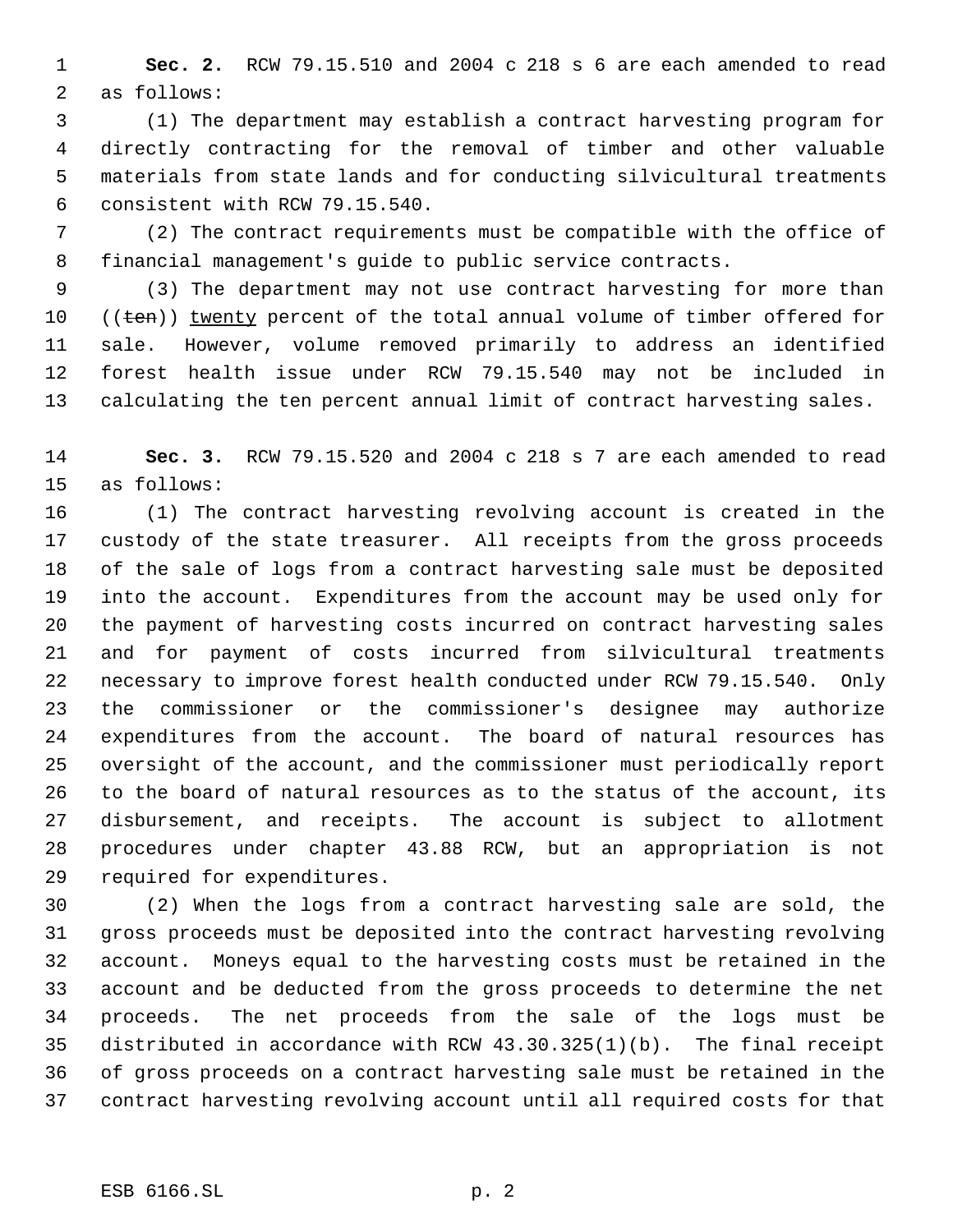sale have been paid. The contract harvesting revolving account is an interest-bearing account and the interest must be credited to the 3 account. The account balance may not exceed ((one)) five million 4 dollars at the end of each ((<del>fiscal</del>)) calendar year. Moneys in excess 5 of ((one)) five million dollars must be disbursed according to RCW 79.22.040, 79.22.050, and 79.64.040. If the department permanently discontinues the use of contract harvesting sales, any sums remaining in the contract harvesting revolving account must be returned to the resource management cost account and the forest development account in proportion to each account's contribution to the initial balance of the contract harvesting revolving account.

 **Sec. 4.** RCW 79.15.060 and 2003 c 334 s 329 are each amended to read as follows:

 (1) For the sale of valuable materials under this chapter, if the board is required by law to appraise the sale, the board must establish a minimum appraisal value that is valid for a period of one hundred eighty days, or a longer period as may be established by resolution. The board may reestablish the minimum appraisal value at any time. For any valuable materials sales that the board is required by law to appraise, the board may by resolution transfer this authority to the department.

 (2) Where the board has set a minimum appraisal value for a valuable materials sale, the department may set the final appraisal 24 value of valuable materials for auction, which must be ((equal to or 25 greater-than-the-board's-minimum-appraisal-value)) based on current market prices. The department may also appraise any valuable materials sale not required by law to be approved by the board.

 NEW SECTION. **Sec. 5.** A new section is added to chapter 79.15 RCW to read as follows:

 (1) The department is directed, to the extent possible under current law consistent with its responsibility to the trust beneficiaries, to consider requests from purchasers for timber sale extensions and to provide flexibility in timber sale contract administration to help mitigate against the potential for contract default.